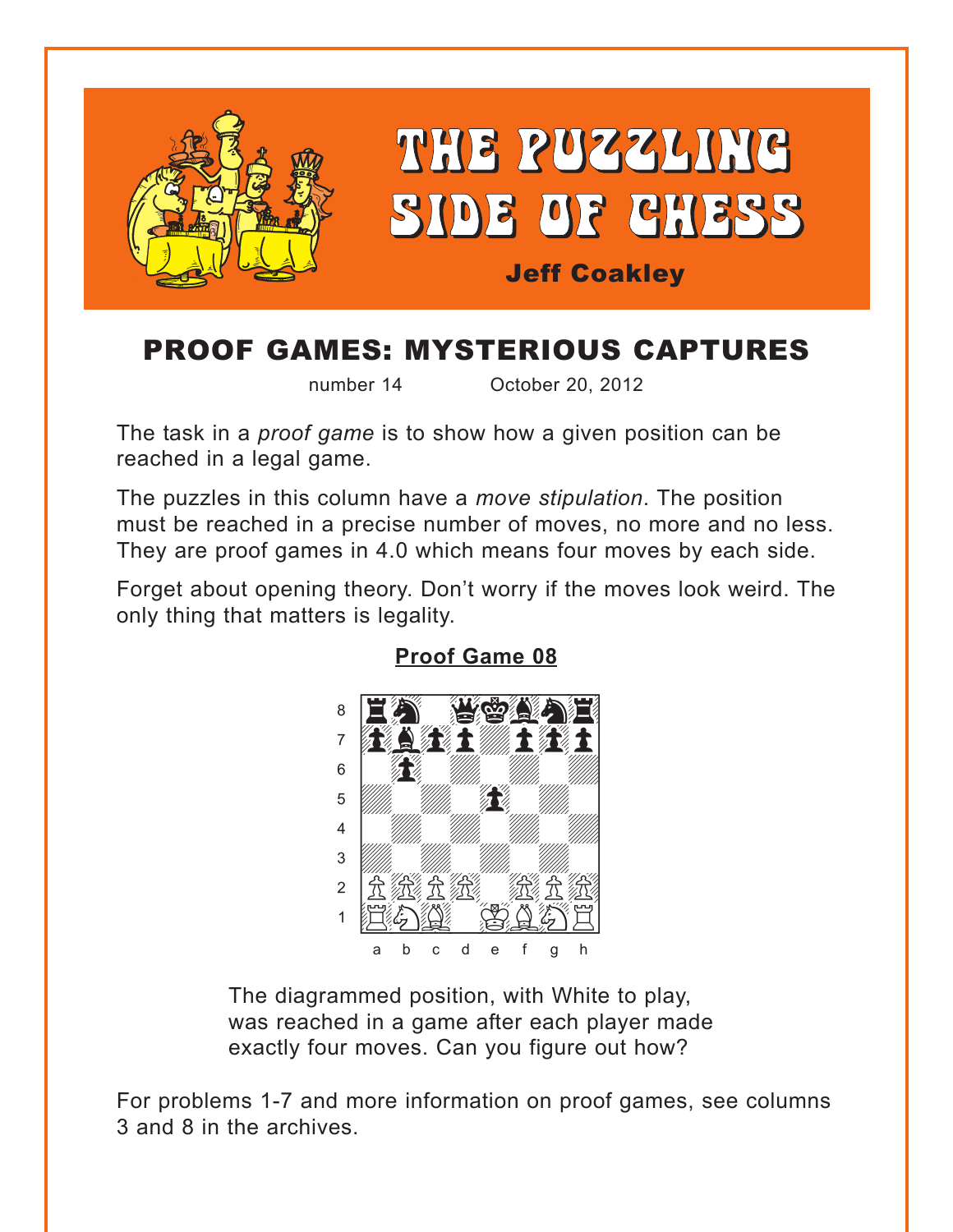<span id="page-1-0"></span>

Here's a strange diagram. Did the h-pawns fall off the board?

**Proof Game 09** 



This position was reached after Black's fourth turn. What were the moves?

These puzzles are not as simple as they might appear at first glance. The following facts about four move games may explain why.

There are eighty-five billion possible games (move sequences) with four turns by each player. In case you are interested, the exact number is 84,998,978,956.

There are one billion possible positions following black's fourth turn. (958,605,819) Most of these positions can be reached by more than one sequence of moves.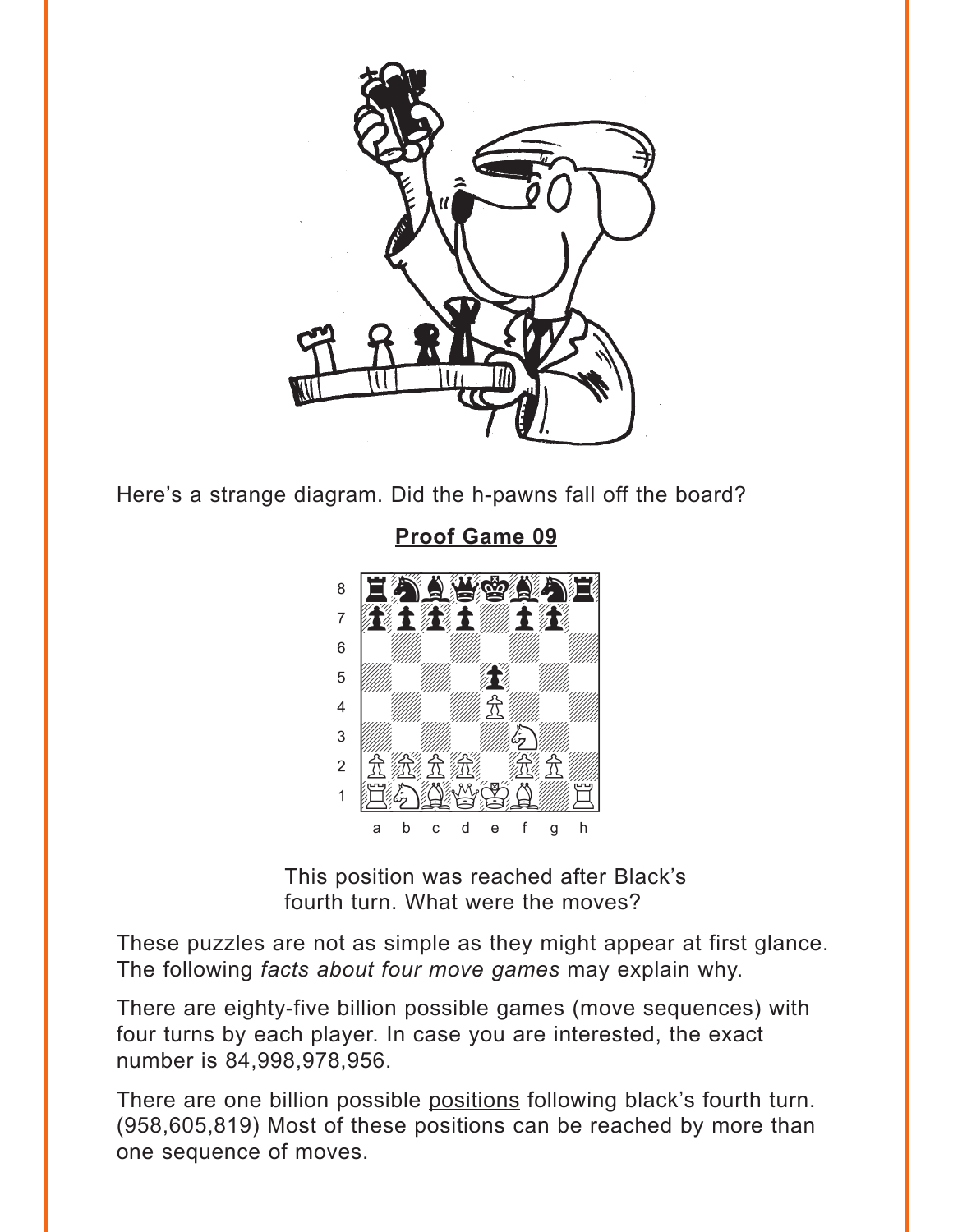<span id="page-2-0"></span>There are twelve million positions which can only be reached by a unique sequence of four moves. (11,759,158)

These numbers were calculated by a computer program written in 2003 by François Labelle of Québec.



**[Proof Game 10](#page-5-0)**

This position was reached after Black's fourth turn. What were the moves?

### **SYNTHETIC GAMES**

A *synthetic game* is similar to a proof game. But instead of finding the move sequence that leads to a given position, the task is to compose a game that ends with a particular move.

A frequent goal in this kind of puzzle is to mate with a designated piece in the fewest moves. For example, the quickest mate by Black's queen knight (b8) is 1.e4 Nc6 2.Ne2 Ne5 3.g3 Nf3#.

Another common goal is to mate with a specific numbered move. Consider **4.Qxf7#**. One possible sequence leading to this mate is 1.e4 e5 2.Qh5 Nc6 3.Bc4 Nf6 4.Qxf7#. Unlike proof games, the move sequence in a synthetic game is usually not unique. There are thousands of possible games that end with the spectacular 4.Qxf7#!

Lots of other moves can also mate quickly against a cooperative opponent. A classic case is **3.Qxe5#**. Note that it must be a *capture*. Only two move sequences can lead to this mate. 1.e4 e5 2.Qh5 Ke7 3.Qxe5# and the same line beginning 1.e3.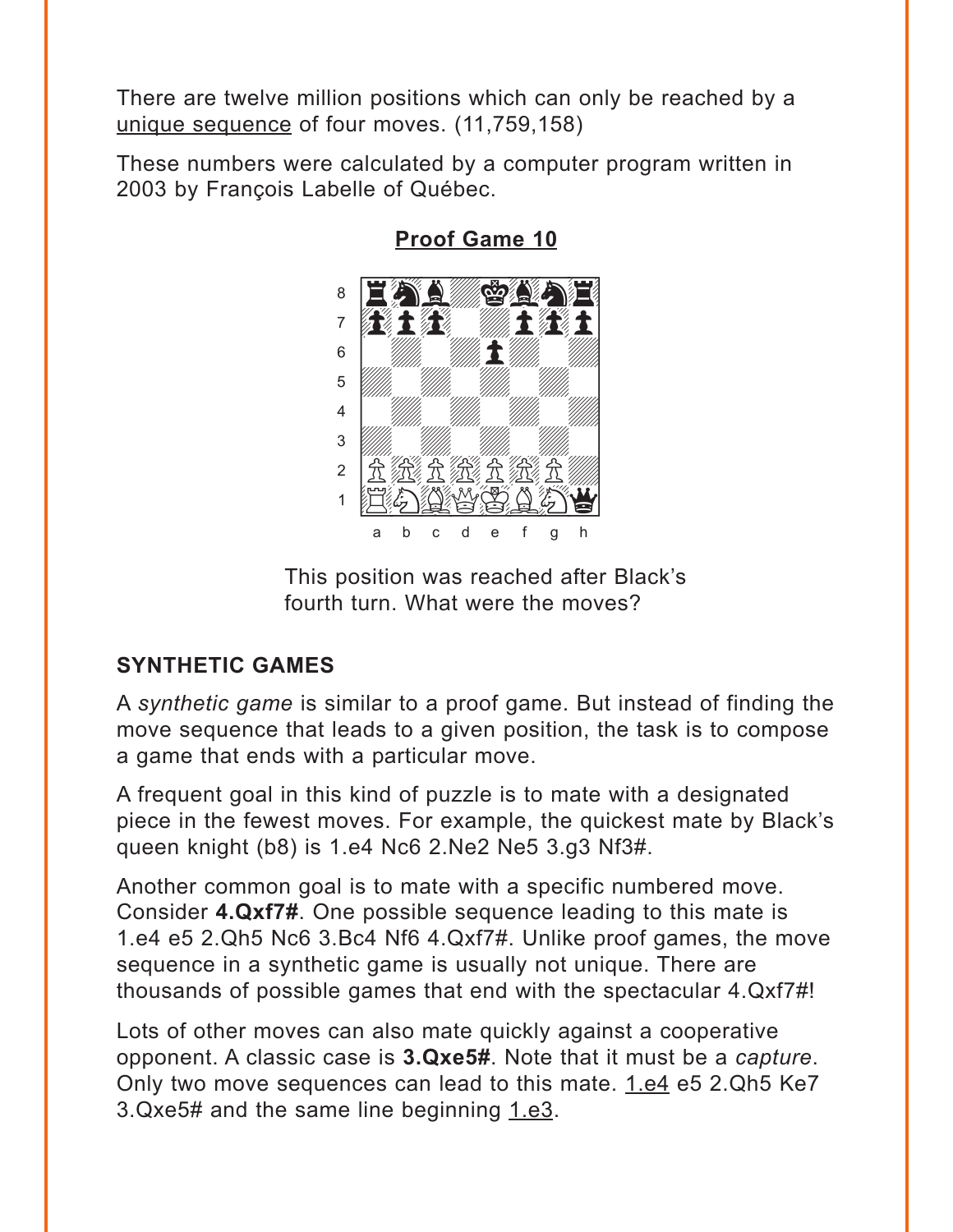<span id="page-3-0"></span>François Labelle used his program to find all the *mating moves* that can only be played after a unique move sequence. The computation took three months on a powerful computer to search a depth of 12 ply (Black's sixth move).

He found seven mates which uniquely determine the preceding moves. The shortest is 3... Qd4#. The only possible game is 1.f3 e5 2.Kf2 Qh4+ 3.Ke3 Qd4#.

The next shortest mate is on Black's fourth turn, which fits nicely with our four move proof games.



### **Synthetic Game 01**

François Labelle 2004

Compose a game that ends with the move 4...b5#.

## **SOLUTIONS**

All proof games by J. Coakley. Problem 8 is a ChessCafe.com original (2012). Problem 9 is from Winning Chess Puzzles For Kids Volume 2 (2010), problem 10 from Scholar's Mate 96 (2009).

PDF hyperlinks. You can advance to the solution of any puzzle by clicking on the underlined title above the diagram. To return to the puzzle, click on the title above the solution diagram.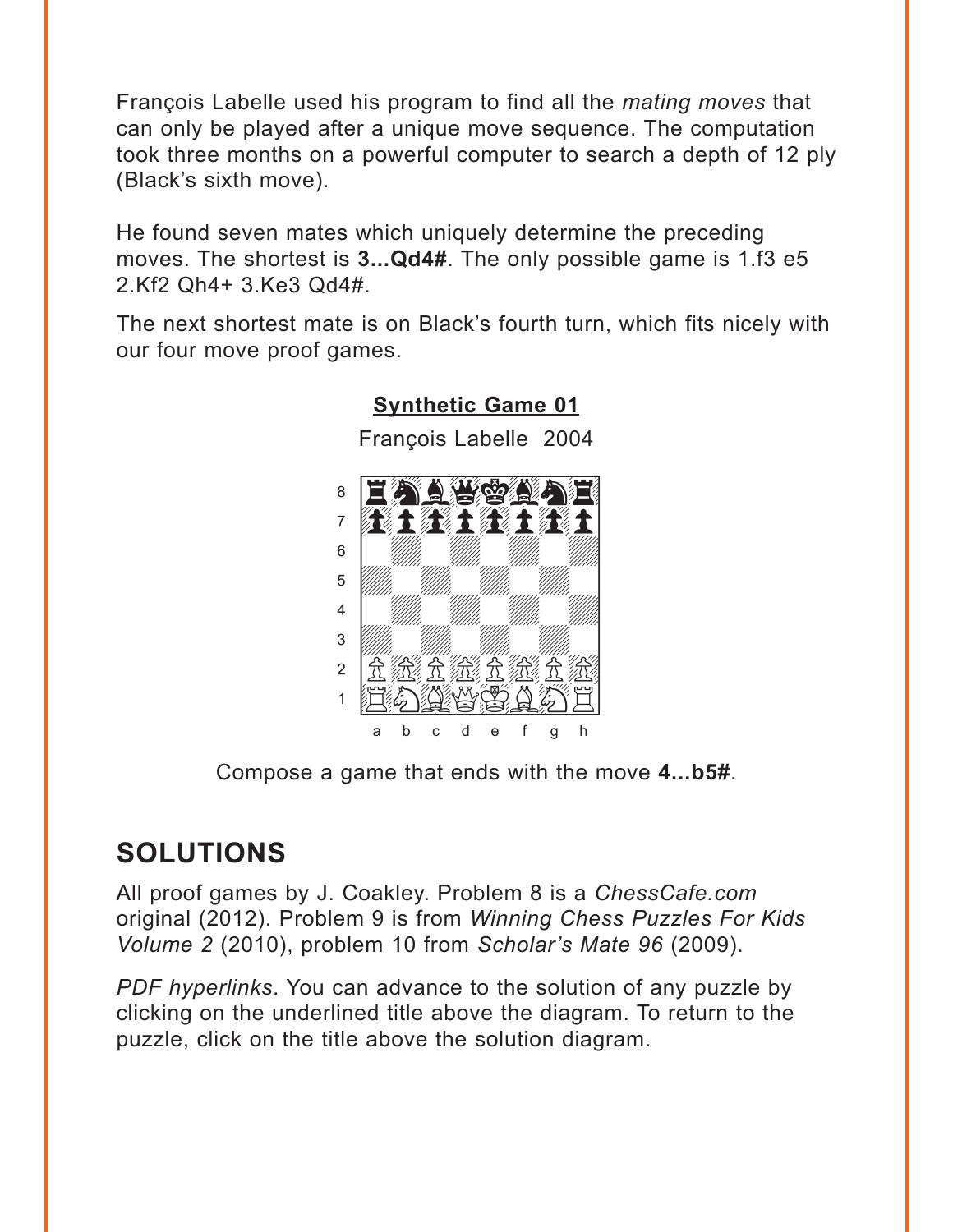#### **[Proof Game 08](#page-0-0)**

<span id="page-4-0"></span>

1.e4 b6 2.Qf3 Bb7 3.Qf6 exf6 4.e5 fxe5

By capturing twice, the black e-pawn returns to the e-file and conceals his past deeds. The black bishop on b7 is a *distractor*. Looking for lines where the bishop captures the white queen and e-pawn is a false trail, as you may have noticed.



**[Proof Game 09](#page-1-0)**

1.e4 h5 2.Qxh5 e5 3.Qd1 Rxh2 4.Nf3 Rh8

The main source of mystery in this puzzle is the *switchback* of two pieces, the white queen to d1 and the black rook to h8.